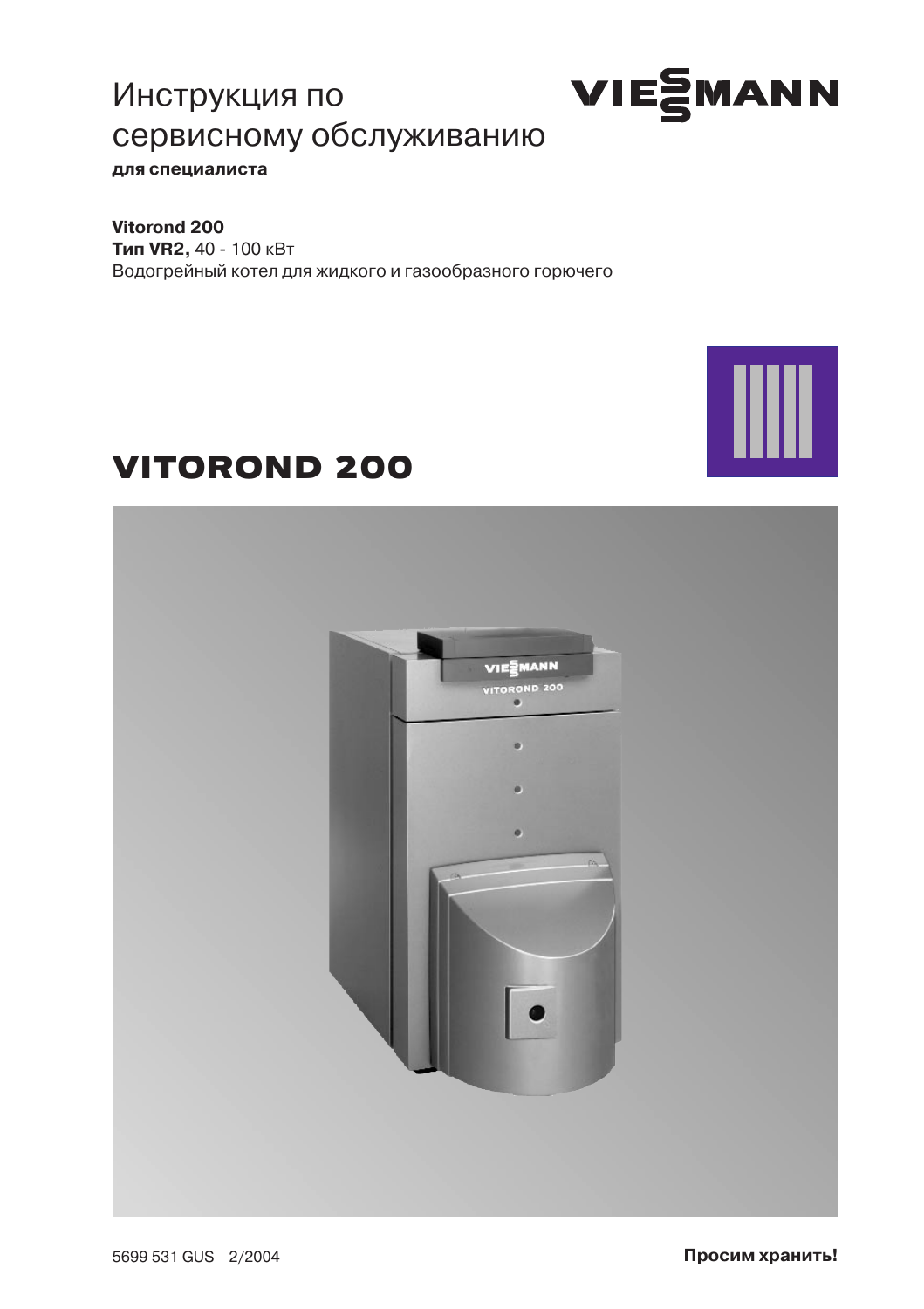# Указания по технике безопасности

Во избежание опасностей, физического и материального ущерба просим строго придерживаться данных указаний по технике безопасности.

#### Работы на приборе

Монтаж, первичный ввод в эксплуатацию, осмотр, техническое обслуживание и ремонт должны выполняться уполномоченным квалифицированным персоналом (фирмой по отопительной технике или монтажной организацией, работающей на договорных началах).

Перед проведением работ на приборе/ отопительной установке их необходимо обесточить (например, вывернув отдельный предохранитель или выключив главный выключатель) и принять меры по предотвращению их повторного включения.

При использовании в качестве топлива газа закрыть запорный газовый кран и предохранить его от случайного открытия

#### Работы на газопроводке

должны выполняться только слесарем, получившим допуск от ответственной газоснабжающей организации. Выполнить работы по вводу в эксплуатацию газовой установки, предписанные TRGI или TRF!

#### Ремонтные работы

на компонентах, выполняющих защитную функцию, не допускаются. При замене использовать соответствующие оригинальные детали фирмы Viessmann или равноценные детали, разрешенные к применению фирмой Viessmann.

#### Первичный ввод в эксплуатацию

Первичный ввод установки в эксплуатацию должен проводиться ее изготовителем или уполномоченным им специалистом с записью результатов измерения в протокол.

#### Инструктаж пользователя установки

Изготовитель установки должен передать пользователю установки инструкцию по эксплуатации и проинструктировать его по вопросам эксплуатации.

∧ Указание по технике безопасности! Так выделяется информация, учет которой важен для обеспечения безопасности людей и сохранности материальных ценностей.

# Документация по эксплуатации и сервисному обслуживанию

- 1. Заполнить и оторвать карточку обслуживания:
	- Передать пользователю установки на хранение талон для пользователя установки.
	- Сохранить талон для фирмы по отопительной технике
- 2. Вложить в папку все спецификации деталей, инструкции по эксплуатации и сервисному обслуживанию и передать ее пользователю установки. По окончании монтажа инструкции по монтажу можно утилизировать.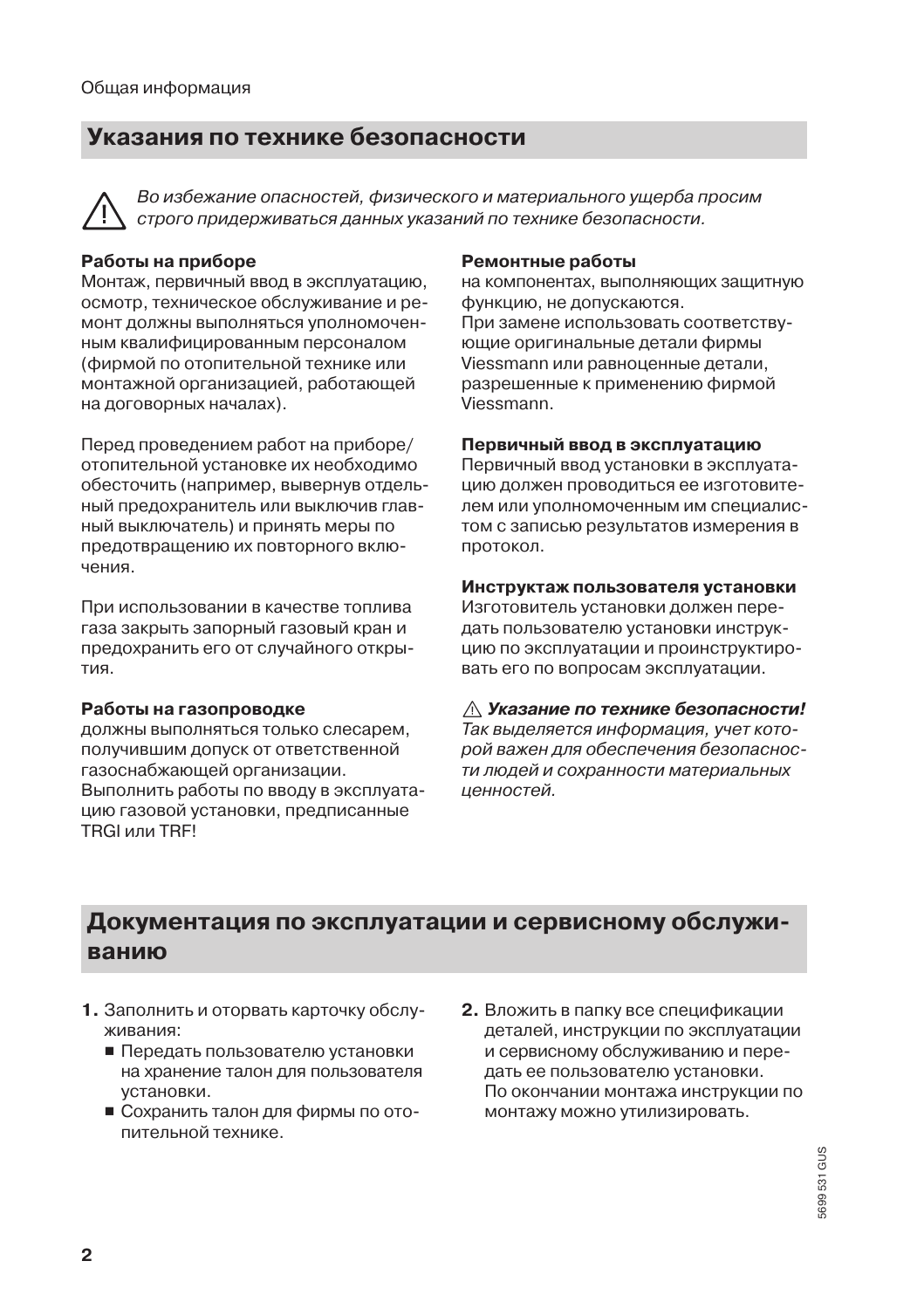# **Оглавление**

### Cтp.

| Общая информация                                                            |     |
|-----------------------------------------------------------------------------|-----|
| Первичный ввод в эксплуатацию, осмотр и техническое обслуживание            |     |
| Операции по вводу в эксплуатацию пополнительно по полности на тем и части 4 |     |
|                                                                             |     |
|                                                                             | -12 |
| Приложение                                                                  |     |
|                                                                             |     |
| Протокол повеспечение на тем 16                                             |     |
|                                                                             |     |
|                                                                             |     |
|                                                                             |     |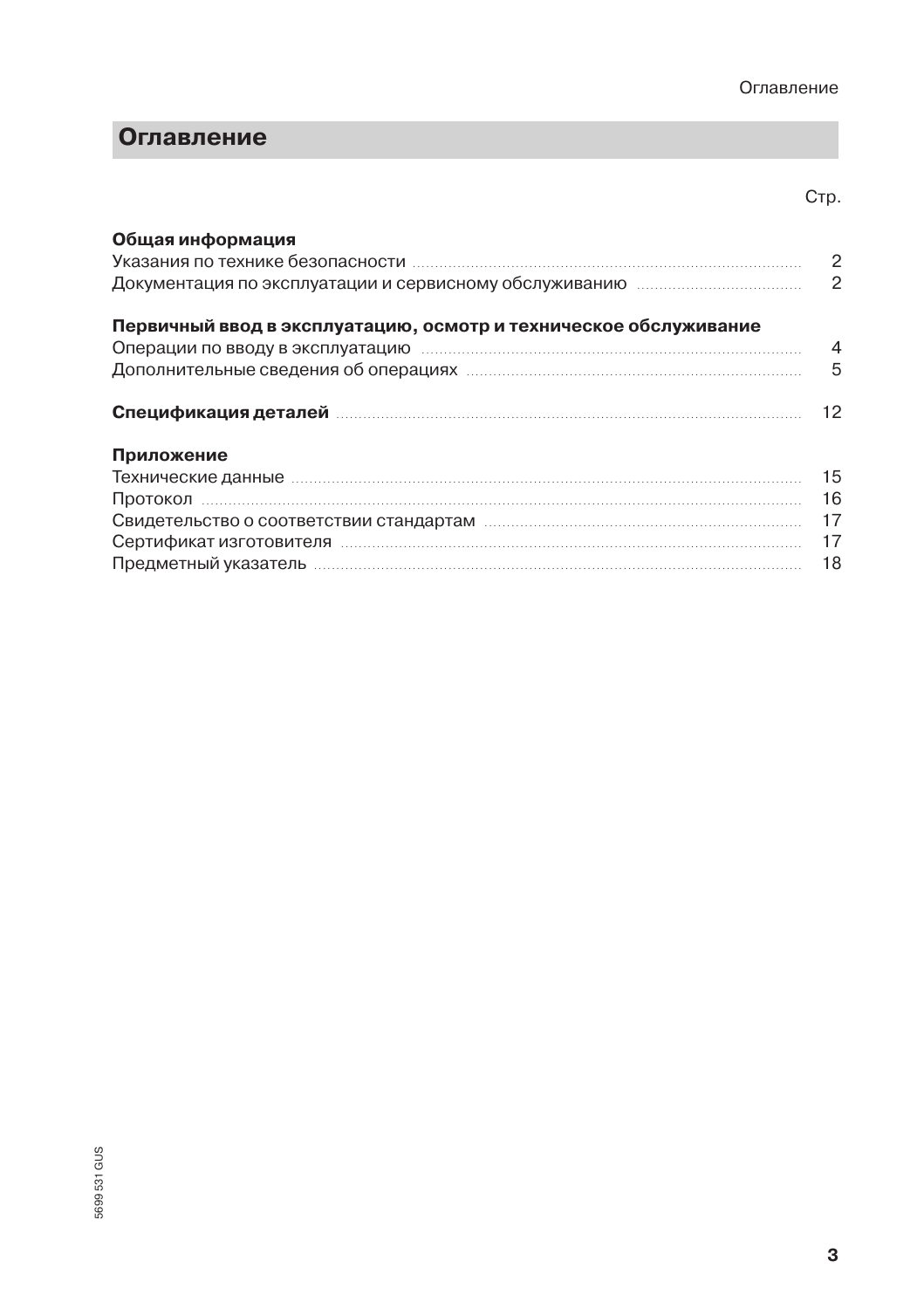# Операции по первичному вводу в эксплуатацию, осмотру и техническому обслуживанию

Дополнительные сведения об операциях см. на соответствующей странице.

|   |             |   | Операции по первичному вводу в эксплуатацию                                                                            |                   |
|---|-------------|---|------------------------------------------------------------------------------------------------------------------------|-------------------|
|   |             |   | Операции по осмотру                                                                                                    |                   |
|   |             |   | Операции по техническому обслуживанию                                                                                  | Стр.              |
|   | $\mathbf O$ | Т |                                                                                                                        | 5                 |
|   | $\mathbf O$ | т | 2. Вывести установку из эксплуатации                                                                                   |                   |
|   | $\mathbf O$ | т |                                                                                                                        | 6                 |
|   |             | т | 4. Открыть установочную плиту для горелки,<br>извлечь и очистить турбулизаторы поправнования                           | 7                 |
|   |             | т | 5. Очистить теплообменные поверхности,                                                                                 | 8                 |
|   | $\mathbf 0$ | т | 6. Проверить все уплотнительные прокладки и<br>шнуры на стороне газохода                                               |                   |
|   | $\mathbf O$ | т | 7. Проверить уплотнения и теплоизоляцию<br>установочной плиты для горелки                                              |                   |
|   |             | т | 8. Вставить турбулизаторы и                                                                                            | 9                 |
|   | $\mathbf 0$ | т | 9. Проверить прочность посадки электрических<br>штекерных разъемов и кабельных вводов.                                 |                   |
|   | O           | т | 10. Проверить теплоизоляцию                                                                                            |                   |
| п | $\Omega$    | т | 11. Проверить герметичность погружной гильзы<br>и подключений на стороне греющего контура<br>и контура водоразбора ГВС |                   |
| п | O           | т | 12. Проверить работоспособность предохрани-<br>тельных устройств                                                       |                   |
| п | O           | т | 13. Проверить мембранный расширительный                                                                                | 10                |
|   | $\mathbf 0$ | т | 14. Проверить легкость хода и герметичность                                                                            | 10                |
| п | O           | т |                                                                                                                        | 11                |
| п |             | т |                                                                                                                        | 5699531 GUS<br>11 |
|   |             |   |                                                                                                                        |                   |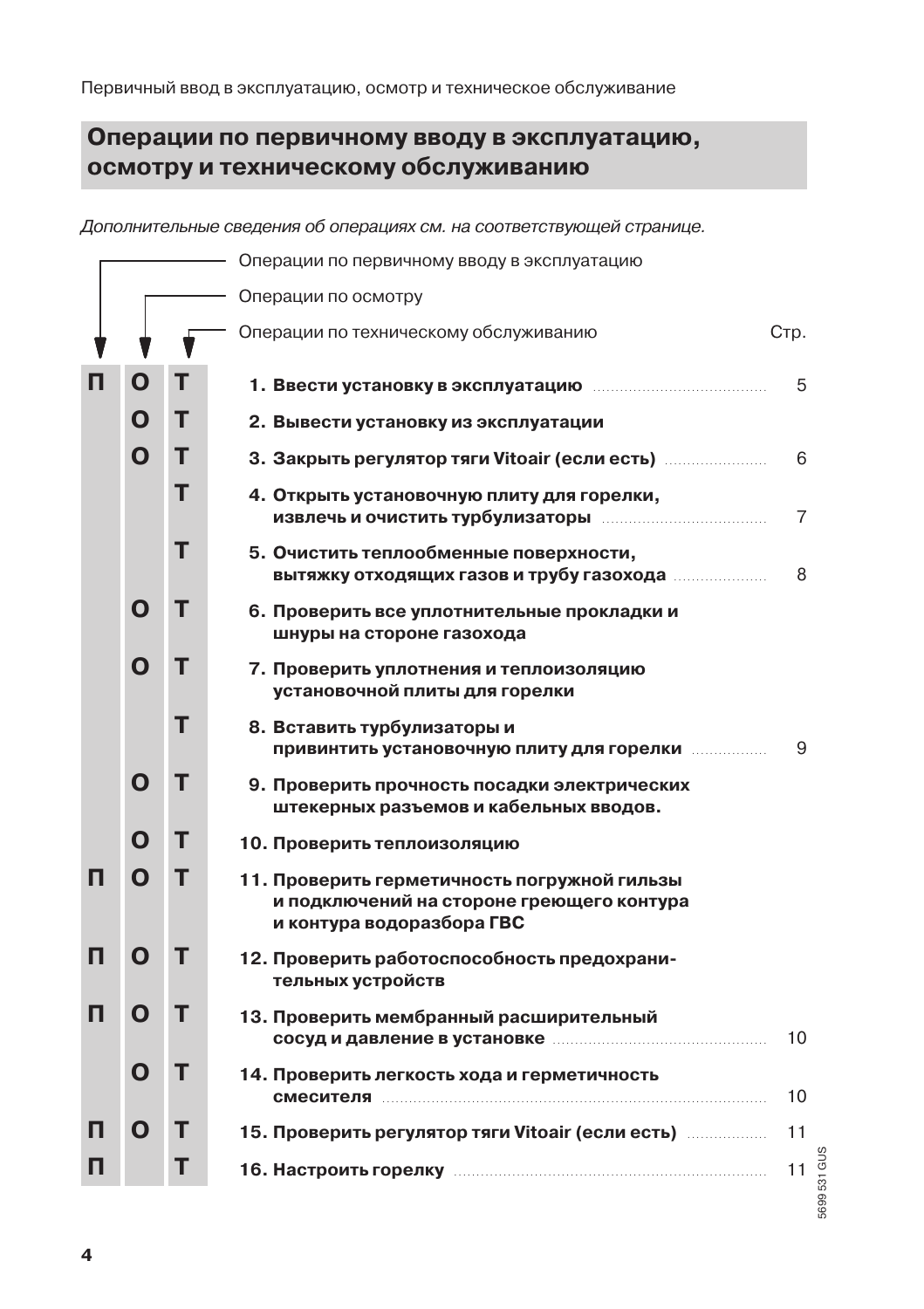# Дополнительные сведения об операциях

#### Ввести установку в эксплуатацию



Инструкция по эксплуатации, инструкция по сервисному обслуживанию контроллера и горелки

- 1. Проверить, открыто ли отверстие для приточного воздуха в помешении отопительной установки.
- 2. Проверить давление на входе мембранного расширительного сосуда. Если давление на входе мембранного расширительного сосуда ниже статического давления установки, добавить столько азота, чтобы давление на входе (на 0,1 - 0,2 бар) превысило статическое давление установки. Статическое давление соответствует статической высоте.



- 3. Открыть обратные клапаны.
- 4. Заполнить отопительную установку водой и удалить из нее воздух таким образом, чтобы давление при наполнении (на 0,1 - 0,2 бар) превысило давление на входе мембранного расширительного сосуда. Допустимое избыточное
- 5. Пометить это давление на манометре  $(A)$ .
- 6. Вернуть обратные клапаны в рабочее положение.
- 7. Открыть запорные вентили линии подачи жидкого или газообразного горючего.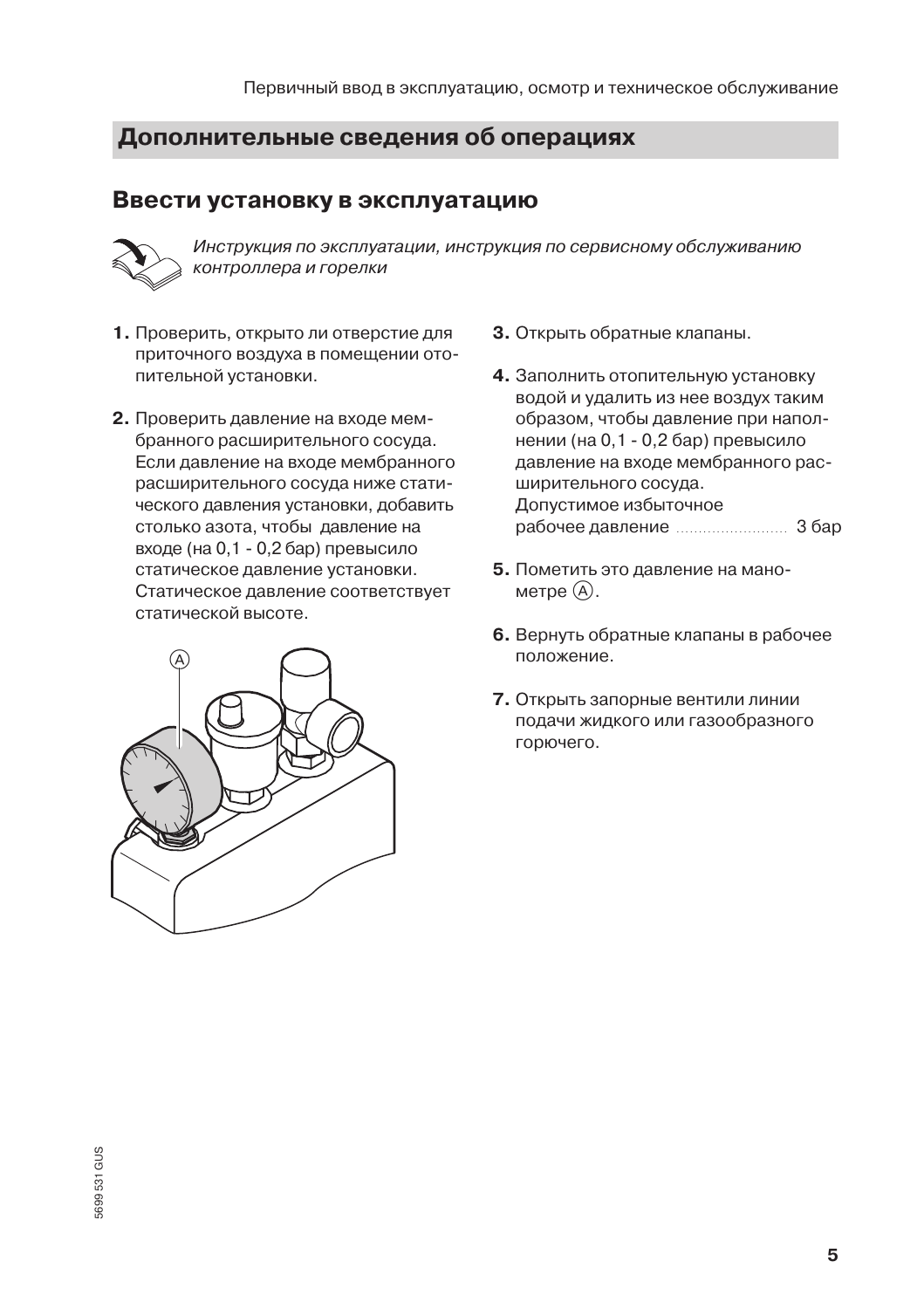Первичный ввод в эксплуатацию, осмотр и техническое обслуживание

# Дополнительные сведения об операциях (продолжение)

# Закрыть регулятор тяги Vitoair (если есть)



- 1. Вдавить вращающуюся ручку (А) на двигателе Vitoair и повернуть ее в положение Т.
- 2. Зафиксировать регулирующую шайбу стопором (В).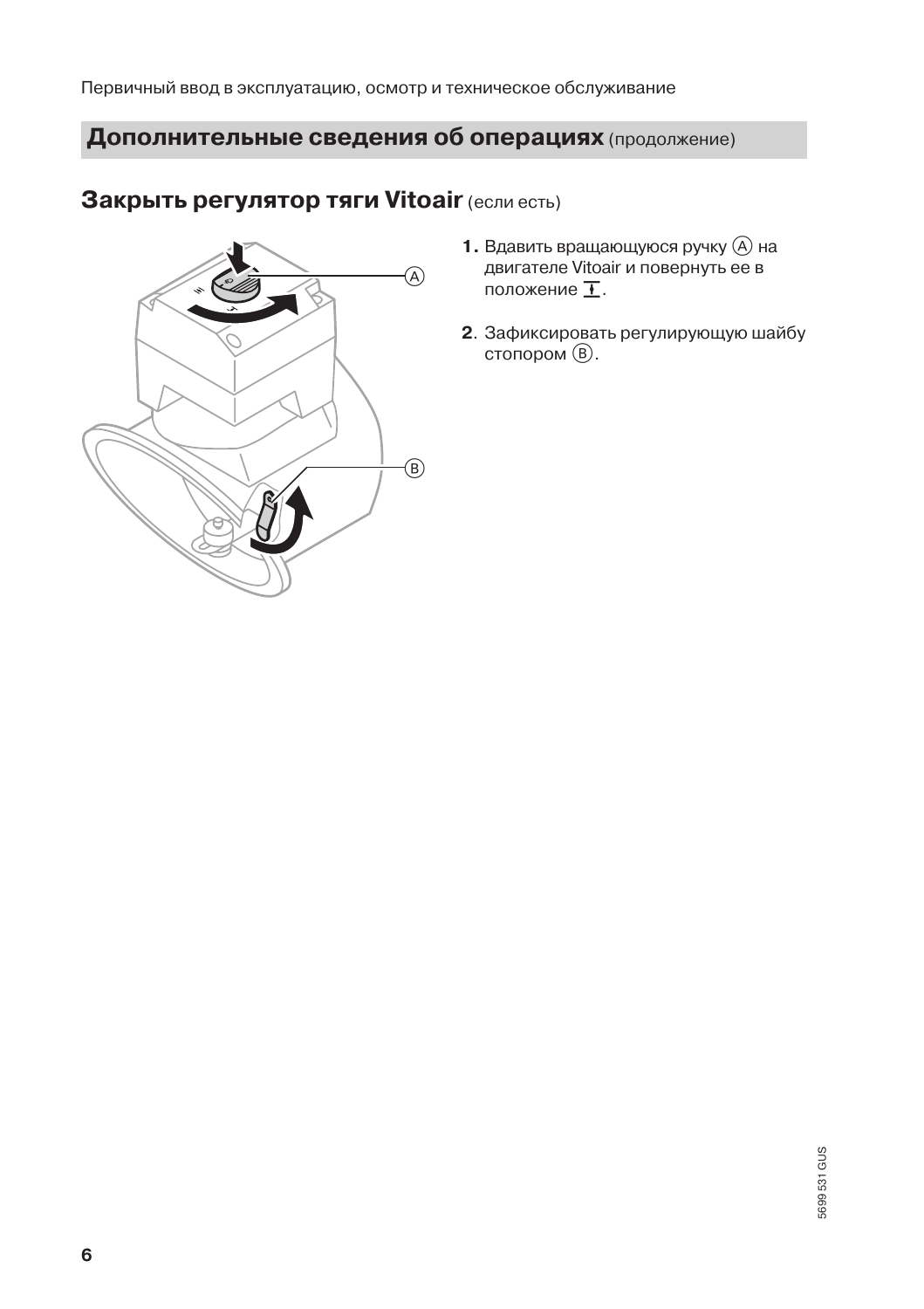## Открыть установочную плиту для горелки, извлечь и очистить турбулизаторы

#### Указание!

На газовой горелке снять трубу подключения газа.



- (A) Турбулизаторы (см. стр. 14)
- (В) Крышка (если есть)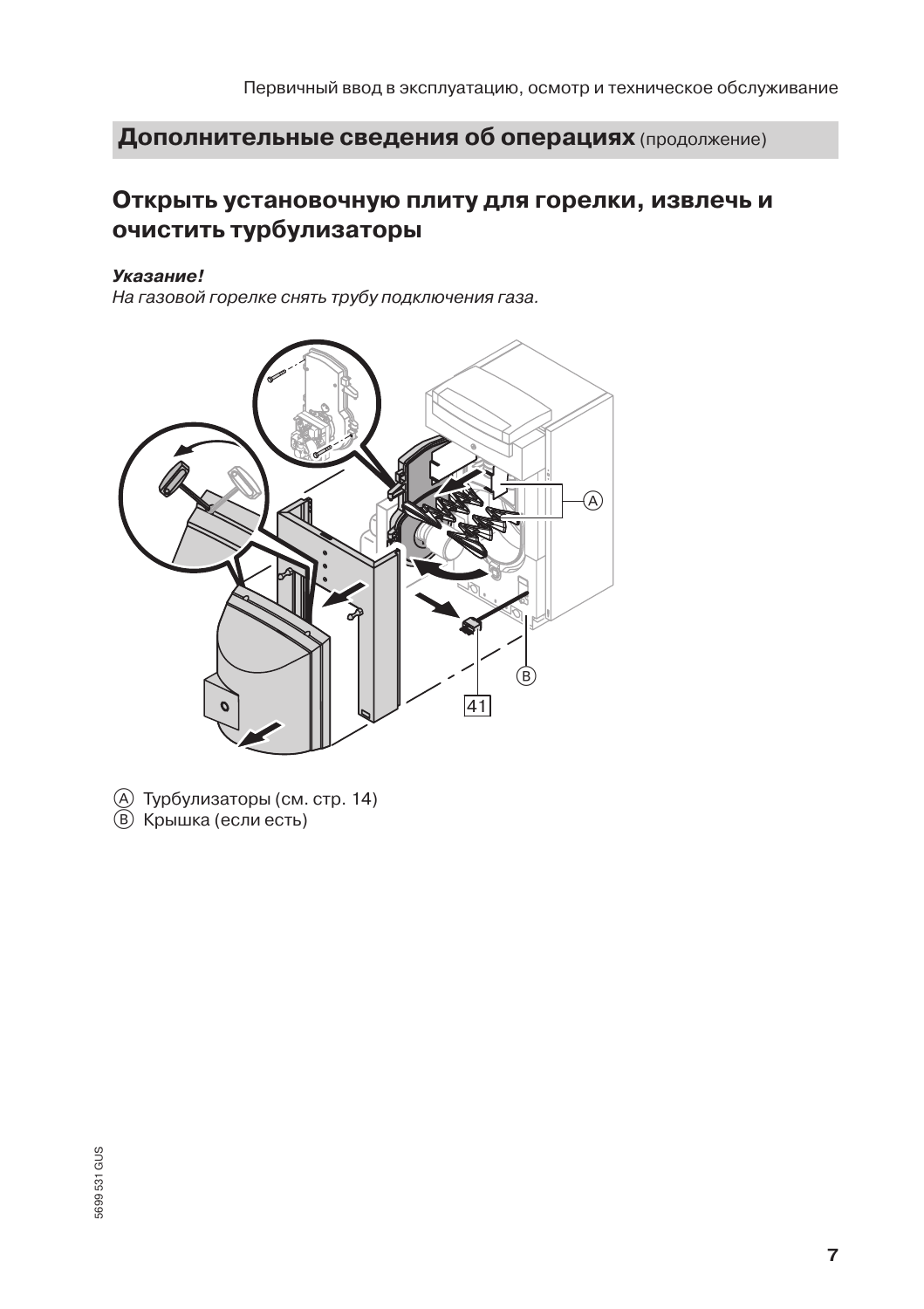Первичный ввод в эксплуатацию, осмотр и техническое обслуживание

# Дополнительные сведения об операциях (продолжение)

# Очистить теплообменные поверхности, вытяжку отходящих газов и трубу газохода



**(A)** Крышка (если есть)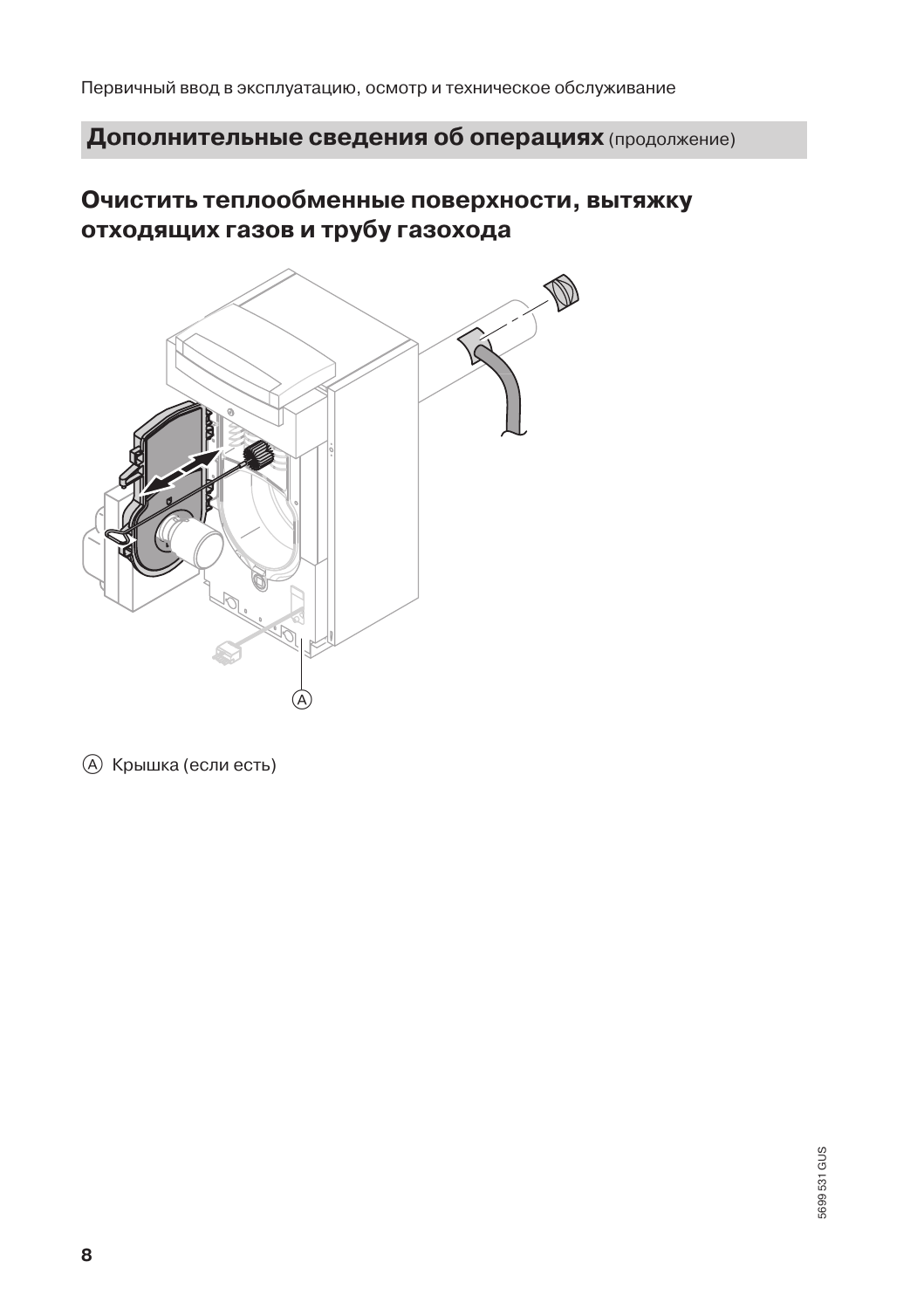# Вставить турбулизаторы и привинтить установочную плиту для горелки

#### Указание!

На газовой горелке установить трубу подключения газа.

#### ∆ Указание по технике безопасности!

Проверить плотность всех газовых соединений.



- (A) Турбулизаторы (см. стр. 14)
- **(B)** Крышка (если есть)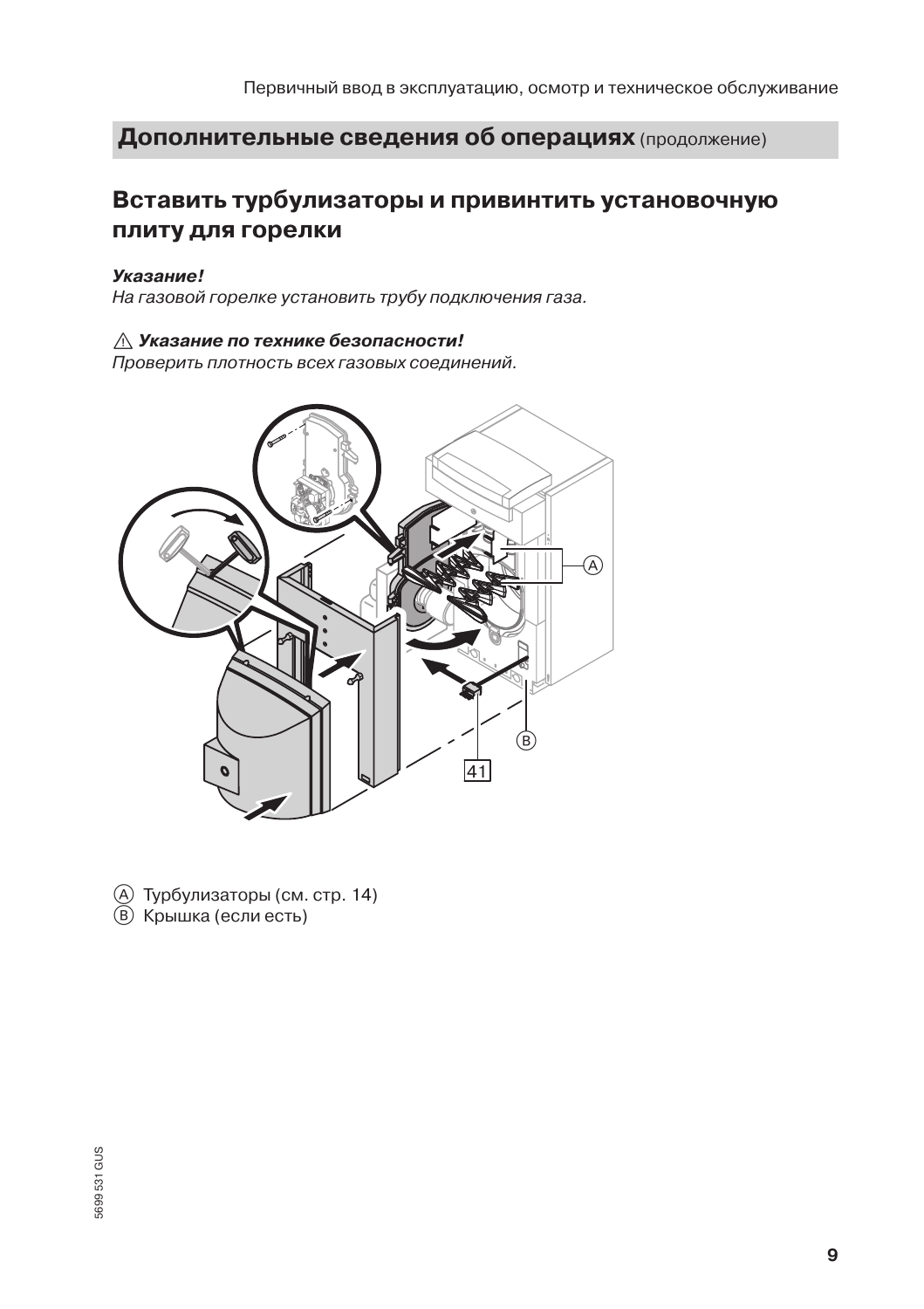# Проверить мембранный расширительный сосуд и давление в установке

Придерживаться указаний изготовителя мембранного расширительного сосуда. Проверку проводить при холодной установке.

- 1. Опорожнить установку или закрыть колпачковый клапан на мембранном расширительном сосуде и снизить давление, пока манометр не покажет  $.0^\circ$ .
- 2. Если давление на входе мембранного расширительного сосуда ниже статического давления установки, добавить столько азота, чтобы давление на входе (на 0,1 - 0,2 бар) превысило статическое давление установки.

Статическое давление соответствует статической высоте.

3. Добавить столько воды, чтобы при охлажденной установке давление при наполнении (на 0,1 - 0,2 бар) превысило давление на входе мембранного расширительного сосуда. Допустимое избыточное 

#### Проверить легкость хода и герметичность смесителя

- 1. Снять с ручки смесителя рычаг двигателя и проверить легкость хода смесителя.
- 2. Проверить герметичность смесителя. В случае негерметичности заменить прокладки в виде кольца круглого сечения.
- 3. Зафиксировать рычаг двигателя.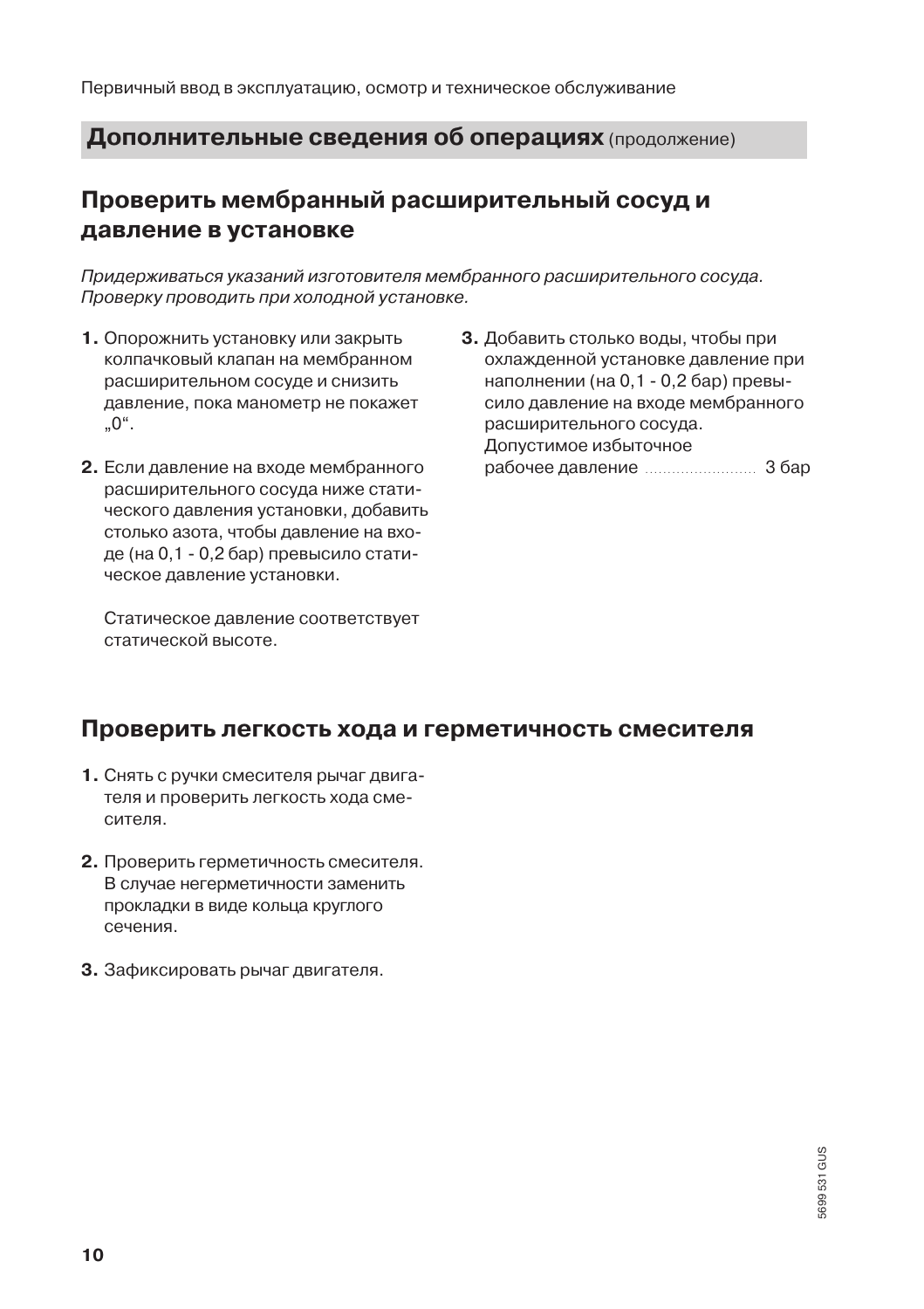### **Проверить регулятор тяги Vitoair (если есть)**

Отпустить стопор на регулирующей шайбе. При работающей горелке регулирующая шайба должна свободно качаться.

## Настроить горелку

#### Горелки мощностью до 63 кВт



Настроить наибольший расход жидкого или газообразного горючего горелки таким образом, чтобы не превышалась заданная максимальная тепловая мошность водогрейного котла.

В случае многоступенчатых и модулируемых горелок необходимо учесть, что газовыпускная система должна подходить для низких температур отходящих газов, устанавливающихся в режиме частичной нагрузки.

Самую низкую фазу частичной нагрузки необходимо выбрать, учитывая, кроме прочего, конструктивные особенности газовыпускной системы.



Инструкция по сервисному обслуживанию горелки

#### Двухступенчатые горелки

Для защиты от низкотемпературной коррозии нужна следующая минимальная тепловая мощность на ступени базовой нагрузки:

| Ном. тепло-<br>вая мощн. | Устанавливаемая миним.<br>тепловая мощность<br>(1-я ступень горелки)<br>или базовая нагрузка |
|--------------------------|----------------------------------------------------------------------------------------------|
| кВт                      | кВт                                                                                          |
| 80<br>100                | 48                                                                                           |

Модулируемые горелки

Минимальная температура котловой воды составляет: при работе на жидком горючем 60 °С, при работе на газе 65 °С. Комплект подмешивающего устройства необходимо настроить на минимальное значение 53 °С.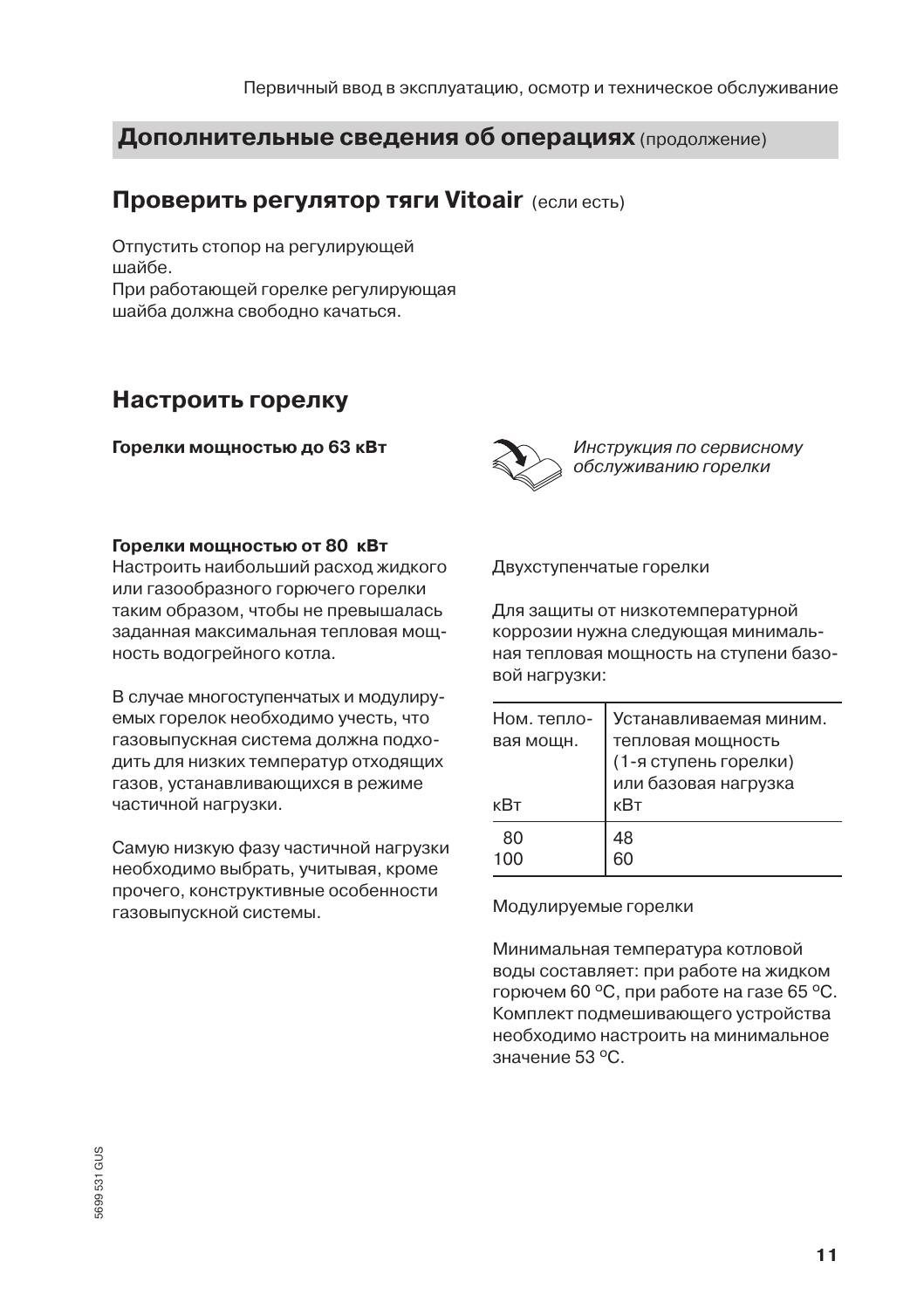# Спецификация деталей

#### Указания по заказу запасных частей!

При заказе указывать № заказа и заводской № (см. фирменную табличку), а также № позиции детали (из настоящей спецификации).

Стандартные детали можно приобрести через местную торговую сеть.

#### Детали

- 001 Теплоизоляция
- 002 Верхняя крышка
- 003 Боковой щиток
- 004 Теплоизоляционный мат для котлового блока
- 005 Задний шиток
- 006 Задний теплоизоляционный мат
- 007 Верхний передний шиток
- 008 Нижний передний щиток
- 010 Логотип Vitorond 200
- 013 Прокладка под острые кромки
- 014 Крышка
- 015 Декоративная липкая лента
- 016 Крепежные детали
- 017 Декоративный колпачок
- 018 Затвор
- 021 Лист основания
- 022 Погружная гильза
- 023 Теплоизоляционный блок для установочной плиты для горелки
- 024 Установочная плита для горелки
- 025 Шарнирная скоба
- 026 Уплотнительная прокладка  $12 \times 16 \times 1845$  MM
- 027 Уплотнительная прокладка  $12 \times 16 \times 300$  MM
- 028 Уплотнительный шнур ⊘ 3 мм
- 030 Заслонка для смотрового отверстия
- 031 Сопло смесительного инжектора на входе обратной магистрали
- 032 Турбулизатор, 2-го газохода\*1
- 041 Стержень щетки для чистки
- 042 Нижний чугунный турбулизатор 2-го газохода
- 043 Передний сегмент с монтажными деталями
- 044 Средний сегмент с монтажными деталями
- 045 Залний сегмент с монтажными деталями
- 047 Верхний турбулизатор, 2-го газохода\*1
- 048 Верхний турбулизатор, 2-го газохода\*2
- 049 Турбулизатор, 3-го газохода<sup>\*3</sup>
- 050 Переходник вытяжки отходящих  $rasOR<sup>*4</sup>$

Быстроизнашивающаяся деталь

037 Щетка для чистки

#### Детали без рисунка

- 019 Лак в аэрозольной упаковке витосеребристый
- 020 Лакировальный карандаш витосеребристый
- 038 Инструкция по монтажу
- 039 Инструкция по сервисному обслуживанию
- 046 Комплект соединительных конусов в отдельной упаковке (3. шт.)
- (A) Фирменная табличка (по выбору справа или слева)
- (B) Контроллер котлового контура см. в отдельной спецификации деталей
- <sup>\*1</sup> Только для котлов номинальной тепловой **мошностью 40 кВт**
- \*<sup>2</sup>Только для котлов номинальной тепловой **мошностью 50 кВт**
- \*3 Только для котлов мощностью 50 и 63 кВт.
- \*<sup>4</sup> Только для котлов мощностью 80 и  $100 \text{ kRT}$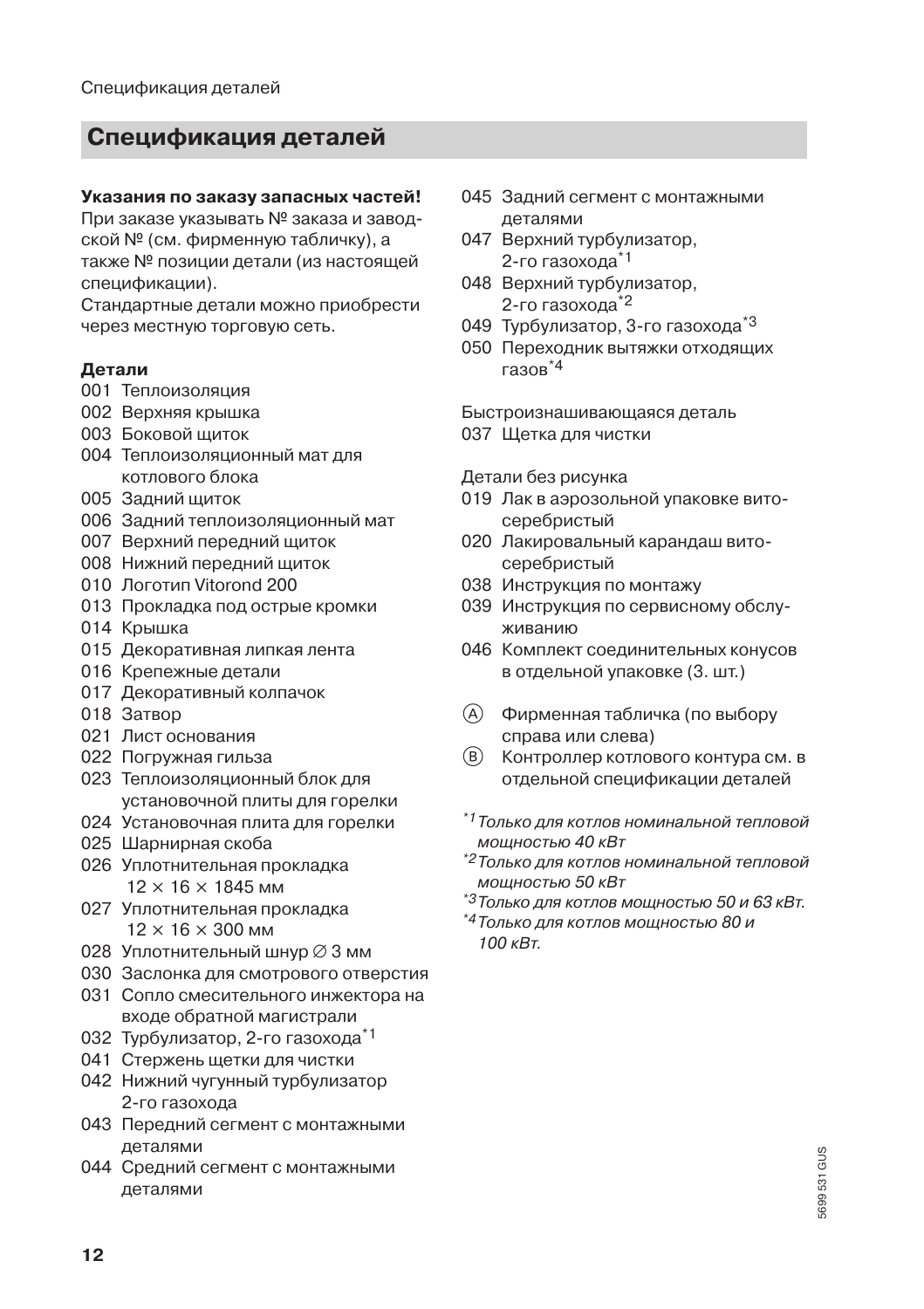

5699 531 GUS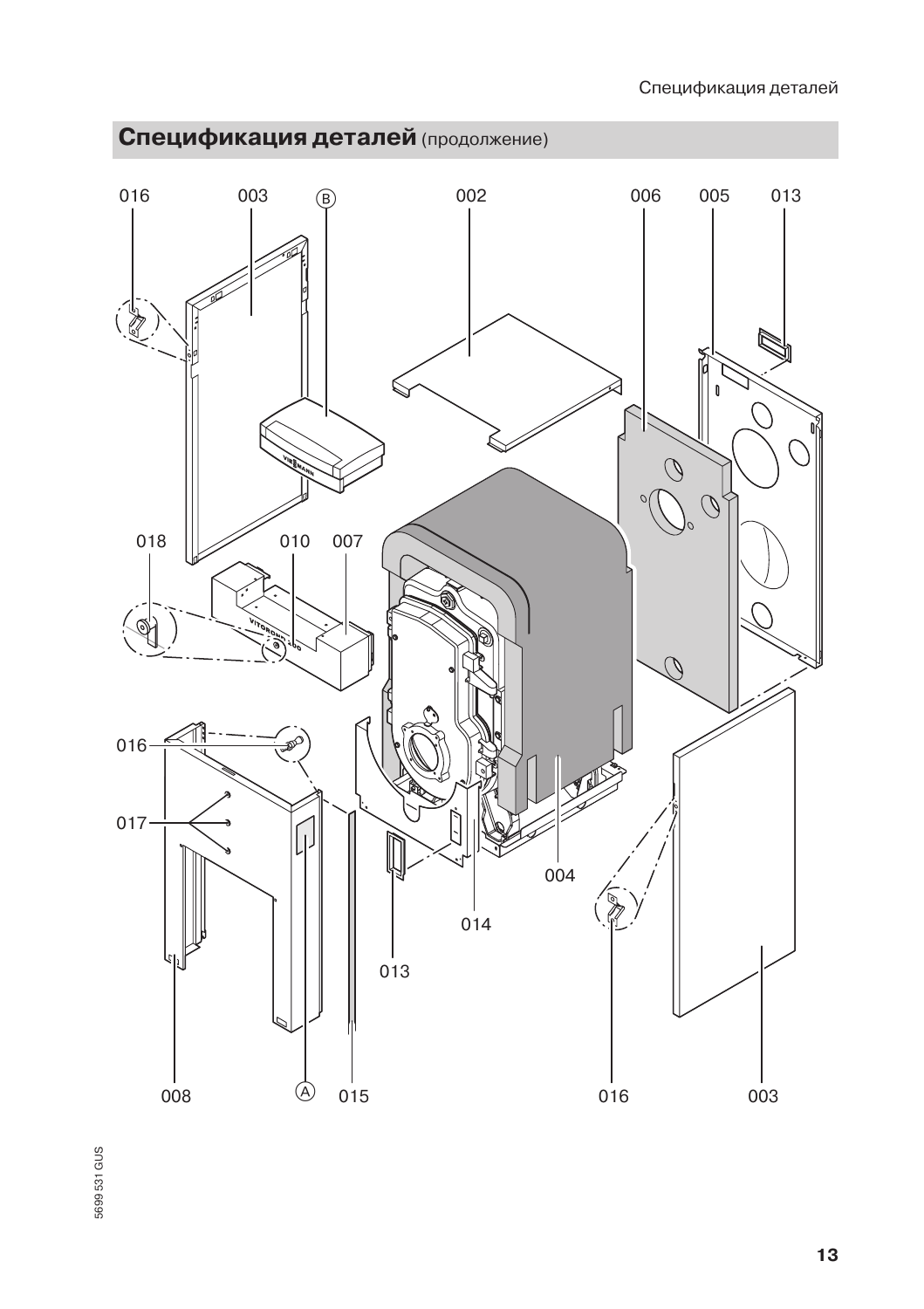



5699531 GUS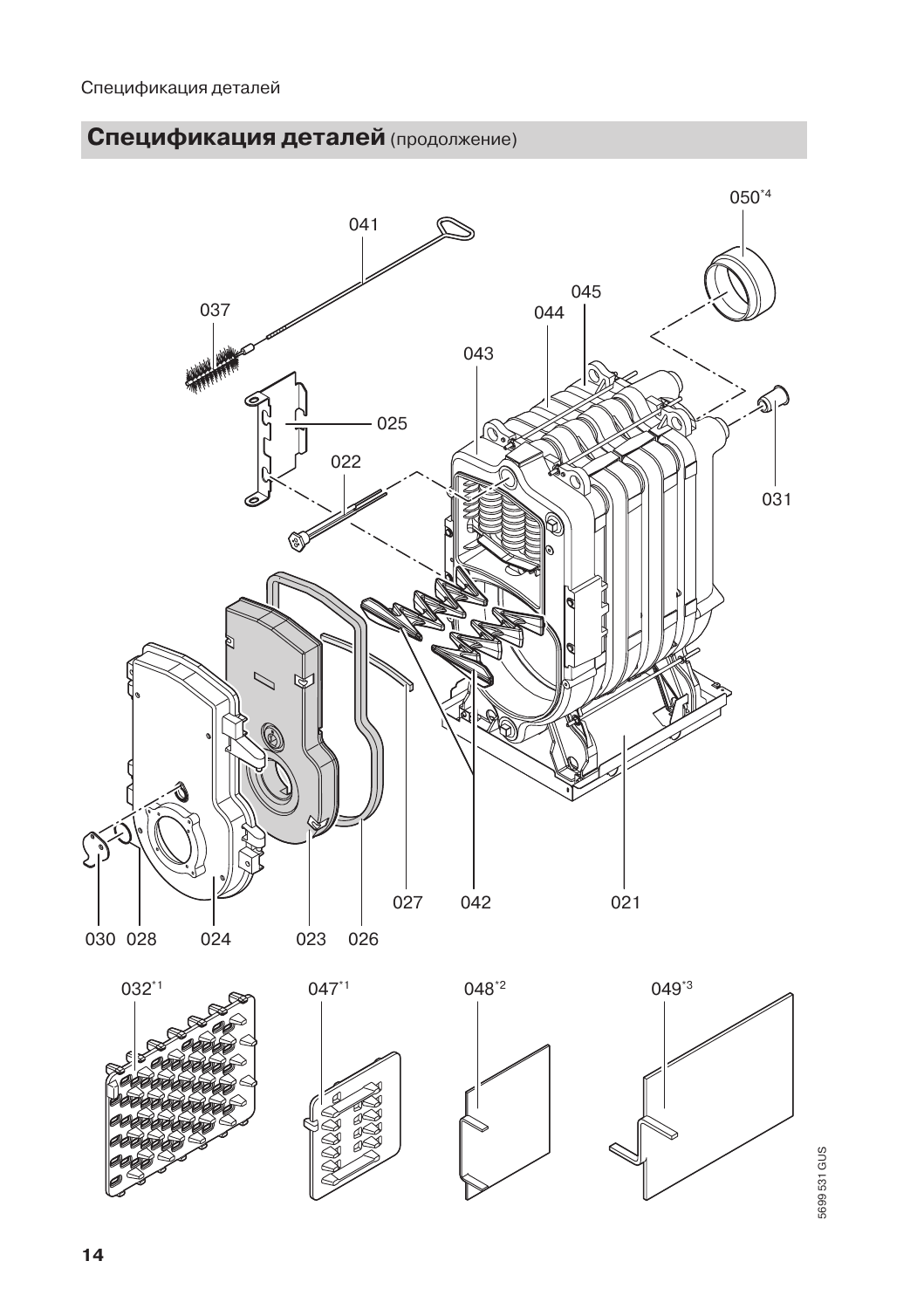# Технические данные

| Ном. тепловая мощность                                                                                                                                             | кВт              | 40           | 50           | 63                              | 80           | 100          |
|--------------------------------------------------------------------------------------------------------------------------------------------------------------------|------------------|--------------|--------------|---------------------------------|--------------|--------------|
| Идентификатор изделия<br>- согласно руководящим указаниям<br>ПО К.П.Д.<br>- согласно руководящим указаниям<br>по газовым приборам                                  |                  |              |              | CE-0645 AU 114<br>CE-0197 AU 21 |              |              |
| Сопротивление на стороне топ.<br>газов                                                                                                                             | Па<br>мбар       | 8<br>0,08    | 10<br>0, 10  | 13<br>0,13                      | 25<br>0,25   | 45<br>0,45   |
| Необходимый напор*1                                                                                                                                                | $\Box$ a<br>мбар | 5<br>0.05    | 5<br>0,05    | 5<br>0.05                       | 5<br>0.05    | 5<br>0,05    |
| Показатели отходящих газов<br>Температура <sup>*2</sup> при<br>- темп. котловой воды 40 °С<br>- темп. котловой воды 75 °С<br>Показатели продукта (в соответствии с | °C<br>°C         | 155<br>180   | 155<br>180   | 155<br>180                      | 155<br>180   | 145<br>170   |
| Положением об экономии энергии)                                                                                                                                    |                  |              |              |                                 |              |              |
| $K.n.a.$ n при<br>- 100% ном. тепловой мощности<br>30% ном. тепловой мощности                                                                                      | $\%$<br>%        | 92,8<br>94,7 | 93,2<br>94,3 | 93.1<br>94,9                    | 92,3<br>94,0 | 93,0<br>94,2 |
| Потери на поддержание<br>готовности q <sub>гот.70</sub>                                                                                                            | $\%$             | 0,7          | 0,6          | 0,5                             | 0,5          | 0,4          |
| Потребление электрической<br>мощности <sup>*3</sup> при<br>- 100% ном. тепловой мощности<br>30% ном. тепловой мощности                                             | Bт<br>Bт         | 264<br>88    | 294<br>98    | 329<br>110                      | 369<br>123   | 410<br>137   |

\*1 Следует учитывать при выборе параметров дымовой трубы.

\*2 Температуры отходящих газов как измеренные значения брутто по EN 304 (измерение выполнено 5 термоэлементами) при температуре воздуха для горения 20 °С.

\*3 Норматив (при использовании жидкотопливной горелки с поддувом Vitoflame 200).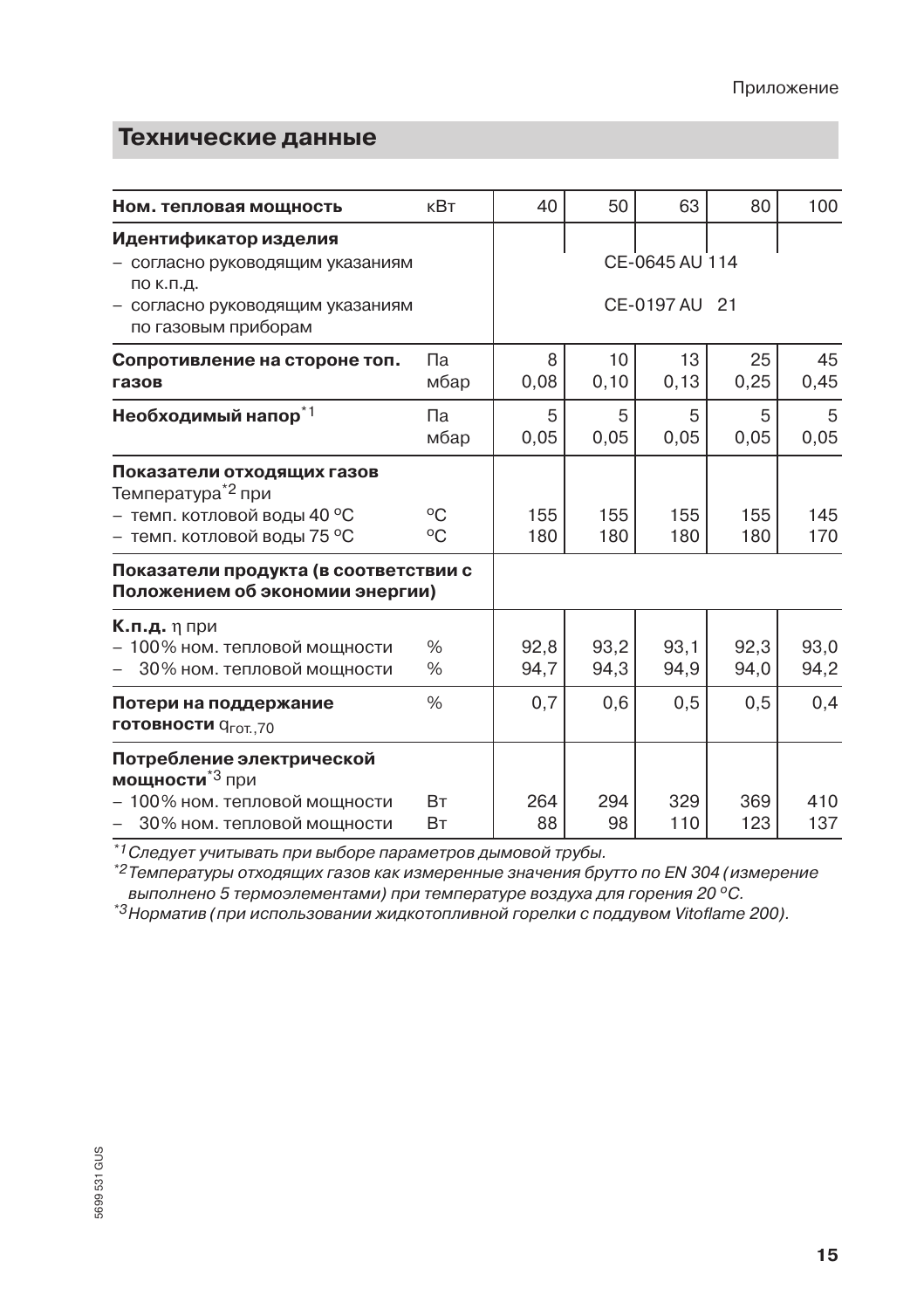### Приложение

# Протокол

|                   | Первичный ввод в<br>эксплуатацию | Техническое/сервис-<br>ное обслуживание | Техническое/сервис-<br>ное обслуживание |
|-------------------|----------------------------------|-----------------------------------------|-----------------------------------------|
| Дата:             |                                  |                                         |                                         |
| Испол-<br>нитель: |                                  |                                         |                                         |

|                   | Техническое/сервис-<br>ное обслуживание | Техническое/сервис-<br>ное обслуживание | Техническое/сервис-<br>ное обслуживание |
|-------------------|-----------------------------------------|-----------------------------------------|-----------------------------------------|
| Дата:             |                                         |                                         |                                         |
| Испол-<br>нитель: |                                         |                                         |                                         |

|                   | Техническое/сервис-<br>ное обслуживание | Техническое/сервис-<br>ное обслуживание | Техническое/сервис-<br>ное обслуживание |
|-------------------|-----------------------------------------|-----------------------------------------|-----------------------------------------|
| Дата:             |                                         |                                         |                                         |
| Испол-<br>нитель: |                                         |                                         |                                         |

|                   | Техническое/сервис-<br>ное обслуживание | Техническое/сервис-<br>ное обслуживание | Техническое/сервис-<br>ное обслуживание |
|-------------------|-----------------------------------------|-----------------------------------------|-----------------------------------------|
| Дата:             |                                         |                                         |                                         |
| Испол-<br>нитель: |                                         |                                         |                                         |

|                   | Техническое/сервис-<br>ное обслуживание | Техническое/сервис-<br>ное обслуживание | Техническое/сервис-<br>ное обслуживание |
|-------------------|-----------------------------------------|-----------------------------------------|-----------------------------------------|
| Дата:             |                                         |                                         |                                         |
| Испол-<br>нитель: |                                         |                                         |                                         |

5699 531 GUS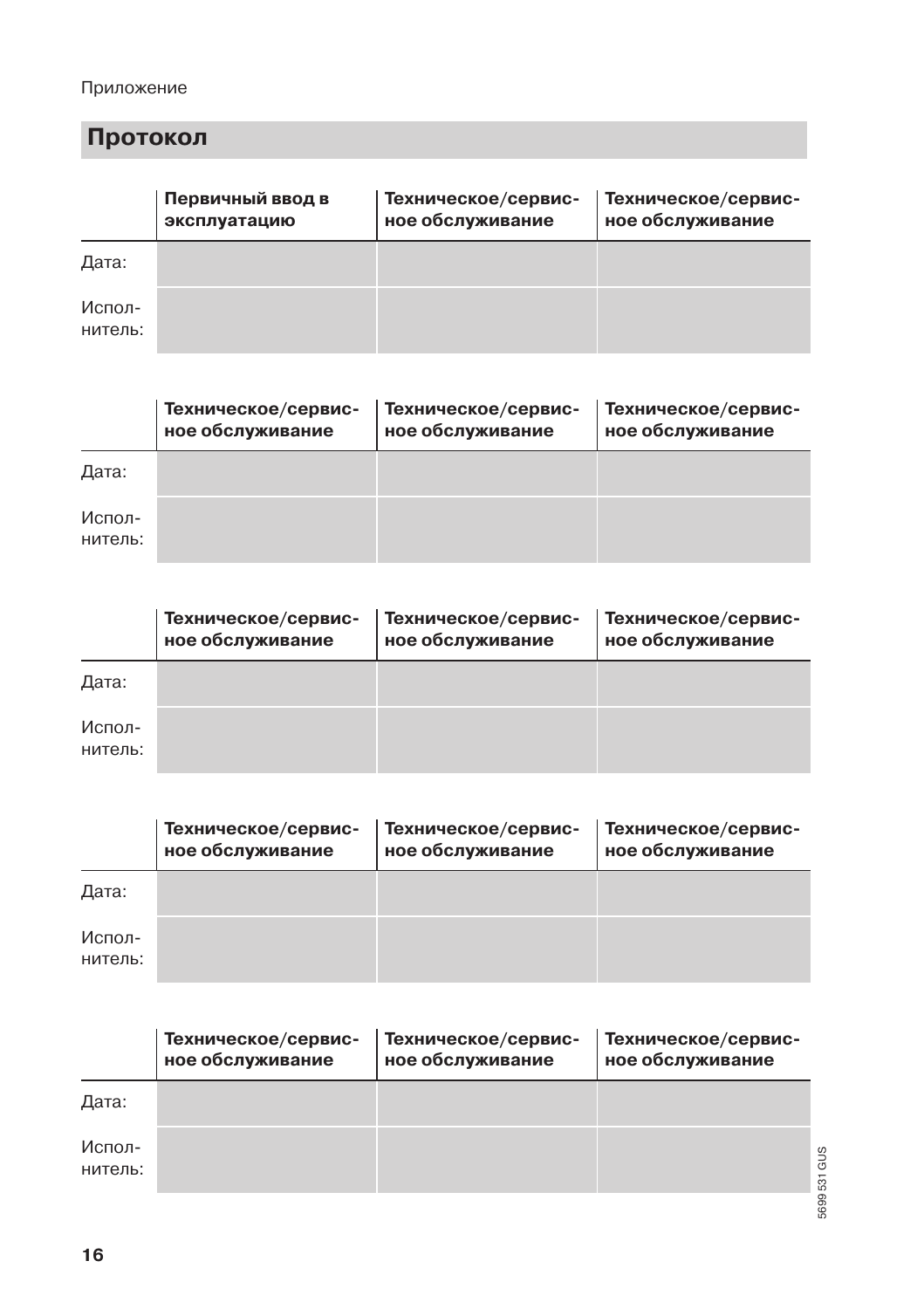#### Свидетельство о соответствии стандартам Vitorond 200

Мы, завод Viessmann Werke GmbH & Co KG, D-35107 Allendorf, заявляем под свою ИСКЛЮЧИТЕЛЬНУЮ ОТВЕТСТВЕННОСТЬ, ЧТО ПООДУКТ

#### Vitorond 200

| Согласно положениям руководящих   |
|-----------------------------------|
| указаний                          |
| 73/23/EWG                         |
| 89/336/EWG                        |
| 90/396/EWG                        |
| 92/ 42/EWG                        |
| 98/ 37/EG                         |
|                                   |
| данное изделие получает следующий |
|                                   |
| знак соответствия стандартам:     |
| $C_{0.0645}$                      |
| $C_{0.0197}$                      |
|                                   |

Настоящий продукт отвечает требованиям руководящих указаний по к.п.д. (92/42/EWG) для:

низкотемпературных водогрейных котлов

При энергетической оценке отопительных и вентиляционных установок в соответствии с DIN V 4701-10, которой требует Положение об экономии энергии, определение показателей установок, в которых используется продукт Vitorond 200, можно производить с учетом показателей продукта, полученных при типовом испытании по нормам ЕС согласно руководящим указаниям по к.п.д. (см. таблицу "Технические данные").

# Сертификат изготовителя согласно 1-му Федеральному постановлению об охране приземного слоя атмосферы от вредных воздействий

Мы, завод Viessmann Werke GmbH & Co KG, D-35107 Allendorf, подтверждаем настоящим, что следующий продукт гарантирует предельные значения выбросов NO<sub>x</sub>, требуемые согласно 1-му Федеральному постановлению об охране приземного слоя атмосферы от вредных воздействий, §7(2):

#### блоки водогрейный котел-горелка

- Vitorond 200 с жидкотопливной горелкой Vitoflame

Аллендорф, 8 января 2004 г.

Viessmann Werke GmbH & Co KG

по полномочию Манфред Зоммер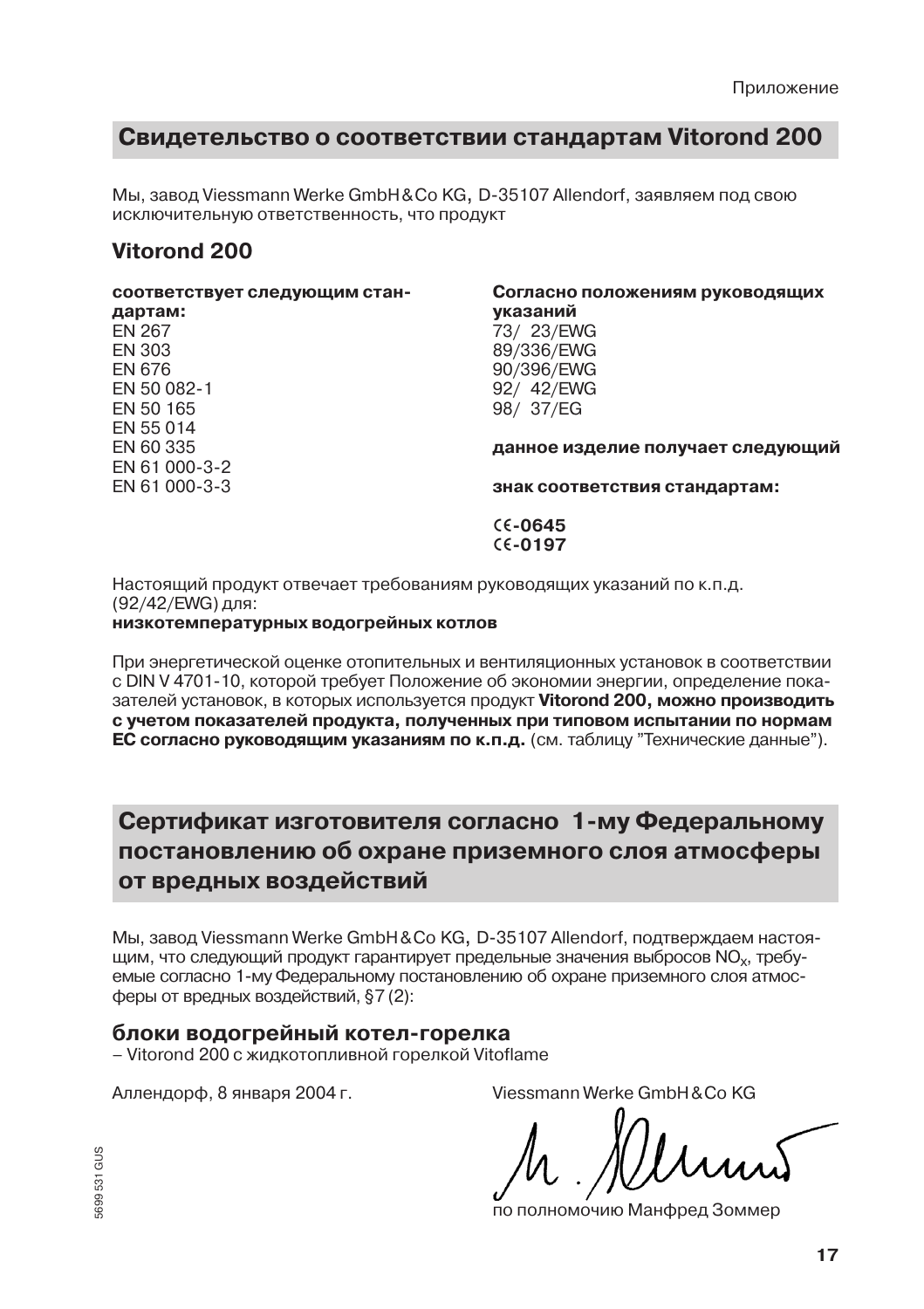### Предметный указатель

#### B

Ввод установки в эксплуатацию, 5 Вставка турбулизаторов, 9

# Д

Документация по эксплуатации и сервисному обслуживанию 2 Дополнительные сведения об операциях, 5

### $\overline{\mathbf{3}}$

Закрытие регулятора тяги Vitoair, 6 Заполнение отопительной установки водой, 5

#### И

Извлечение и очистка турбулизаторов, 7

#### н

Настройка горелки, 11

### $\overline{O}$

Операции по вводу в эксплуатацию, 4 Открытие установочной плиты для горелки, 7 Очистка теплообменных поверхностей и трубы газохода, 8

#### $\mathbf{u}$

Показатели продукта (в соответствии с Положением об экономии энергии), 15 Привинчивание установочной плиты для горелки, 9 Проверка вентиляции помещения отопительной установки, 5 Проверка давления установки, 10 Проверка легкости хода и герметичности смесителя, 10 Проверка мембранного расширительного сосуда, 10 Проверка регулятора тяги Vitoair, 11 Протокол, 16

### Ć

Свидетельство о соответствии стандартам, 17 Сертификат изготовителя, 17 Спецификация деталей, 12

### T

Технические данные, 15

#### $\mathbf{y}$

Указания по технике безопасности, 2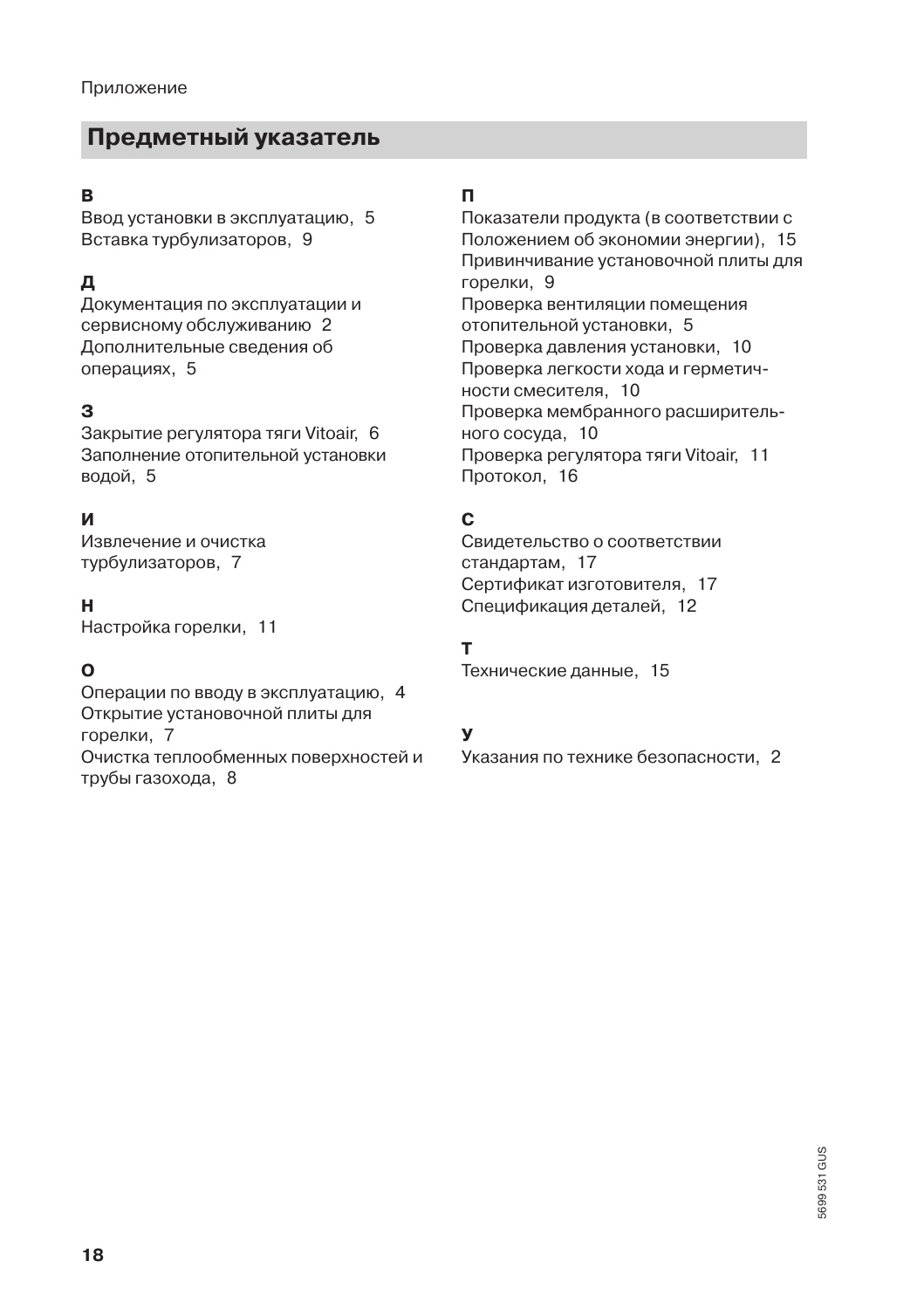5699 531 GUS